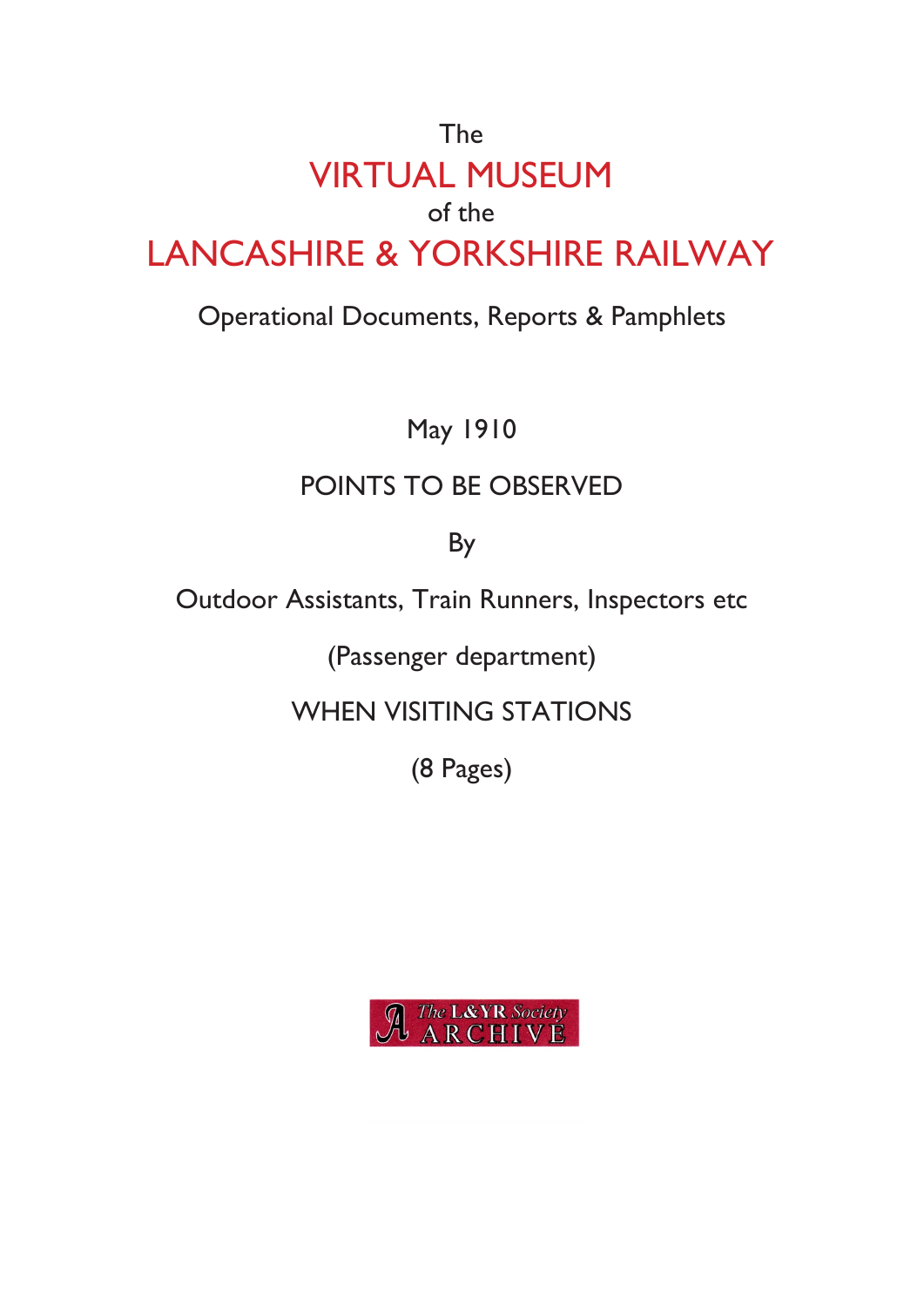**LANCASHIRE AND YORKSHIRE** RAILWAY.

#### POINTS TO BE OBSERVED **BY**

Outdoor Assistants Train Runners Inspectors, &c., (Passenger Department)

WHEN VISITING STATIONS.

MAY, 1910.

John A. F. Aspinall, General Manager.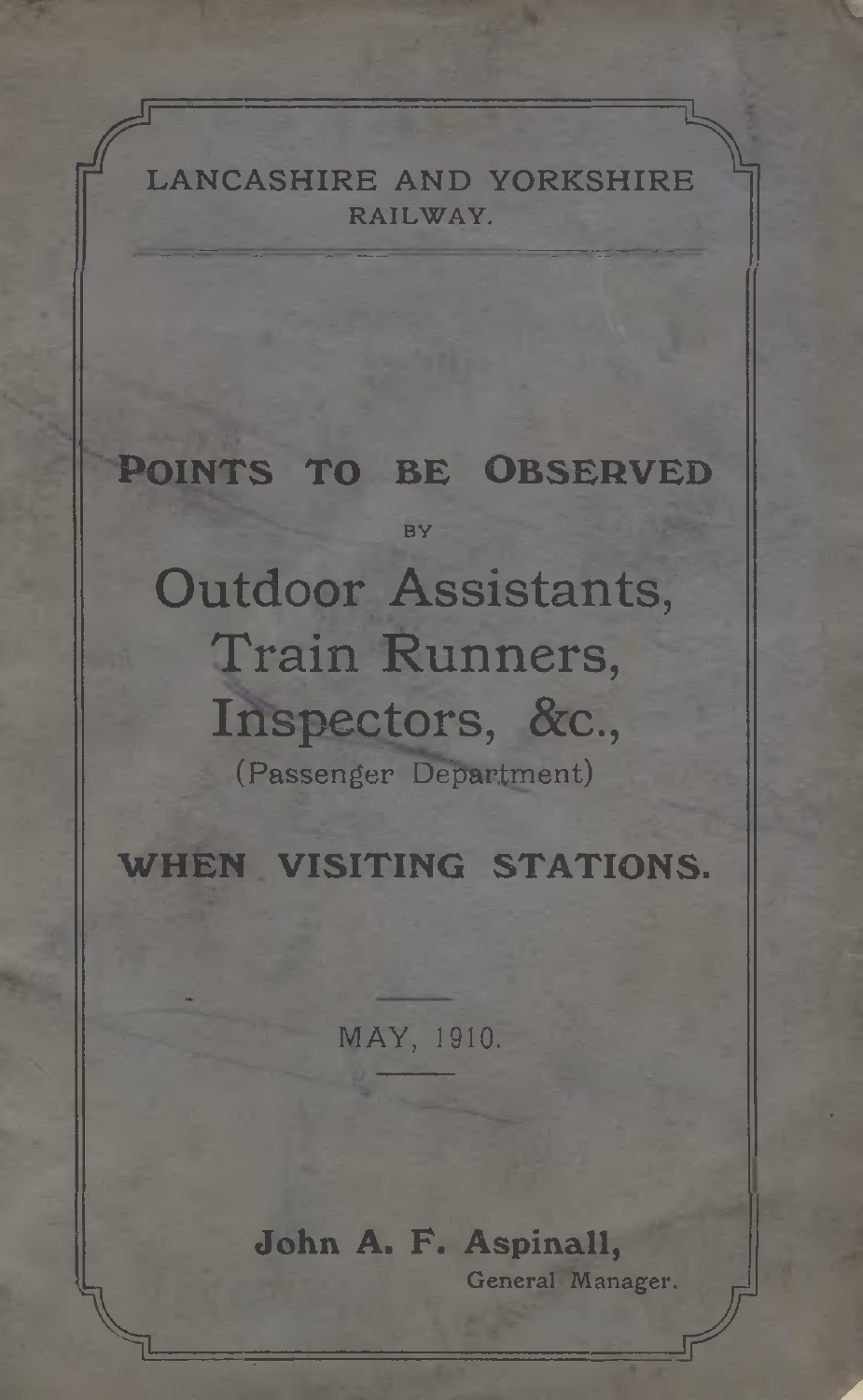#### LANCASHIRE AND YORKSHIRE RAILWAY.

\*-

### POINTS TO BE OBSERVED <sup>B</sup> <sup>Y</sup> Outdoor Assistants Train Runners, Inspectors, &<sup>c</sup>., ( Passenger Department)

WHEN VISITING STATIONS.

MAY, 1910.

John A. F. Aspinall, General Manager.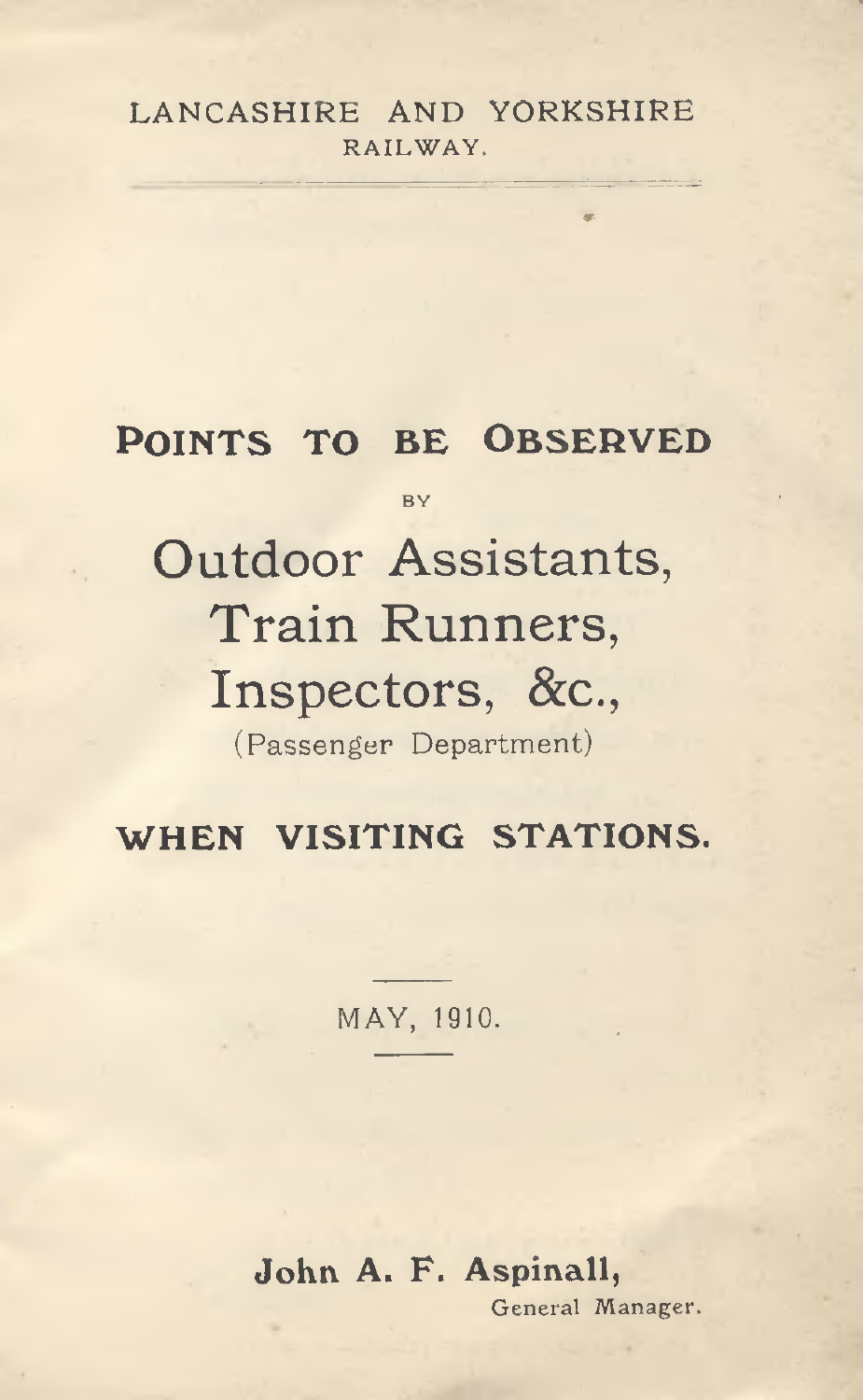NOTE. The different points are divided into sections, and when reporting upon any point named <sup>a</sup> separate repor<sup>t</sup> must be made out for each section.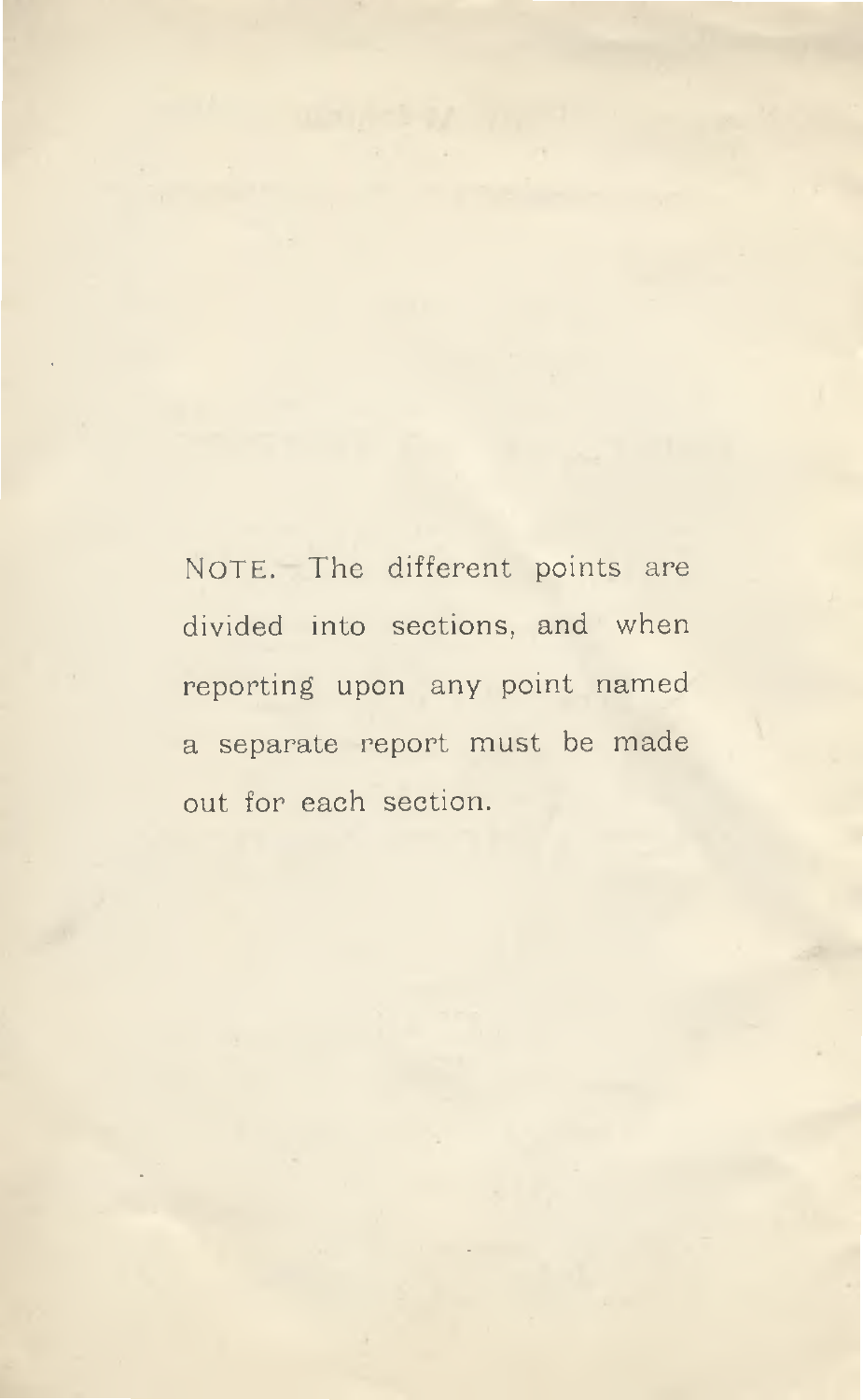#### **Passenger Train . Working.**

- Is the working of the passenger trains generally satisfactory ? 1 **.**
- 2. Is any train suffering repeated delay by station duty? If so, from what cause, and what is the suggested remedy ?
- 3. What delays, if any, are taking <sup>p</sup>lace by connections, and can any improvement be effected ?
- 4. Is any passenger train subject to repeated delays by signals ? If so, what is proposed to avoid this?
- 5. Is any passenger train being systematically late ? If so, what is the reason for this ?
- 6. Is the loading of passenger trains at this station satisfactory ? If not, how far can the service or formation of the trains be reduced ?
- 7. Is the locality being satisfactorily developed ?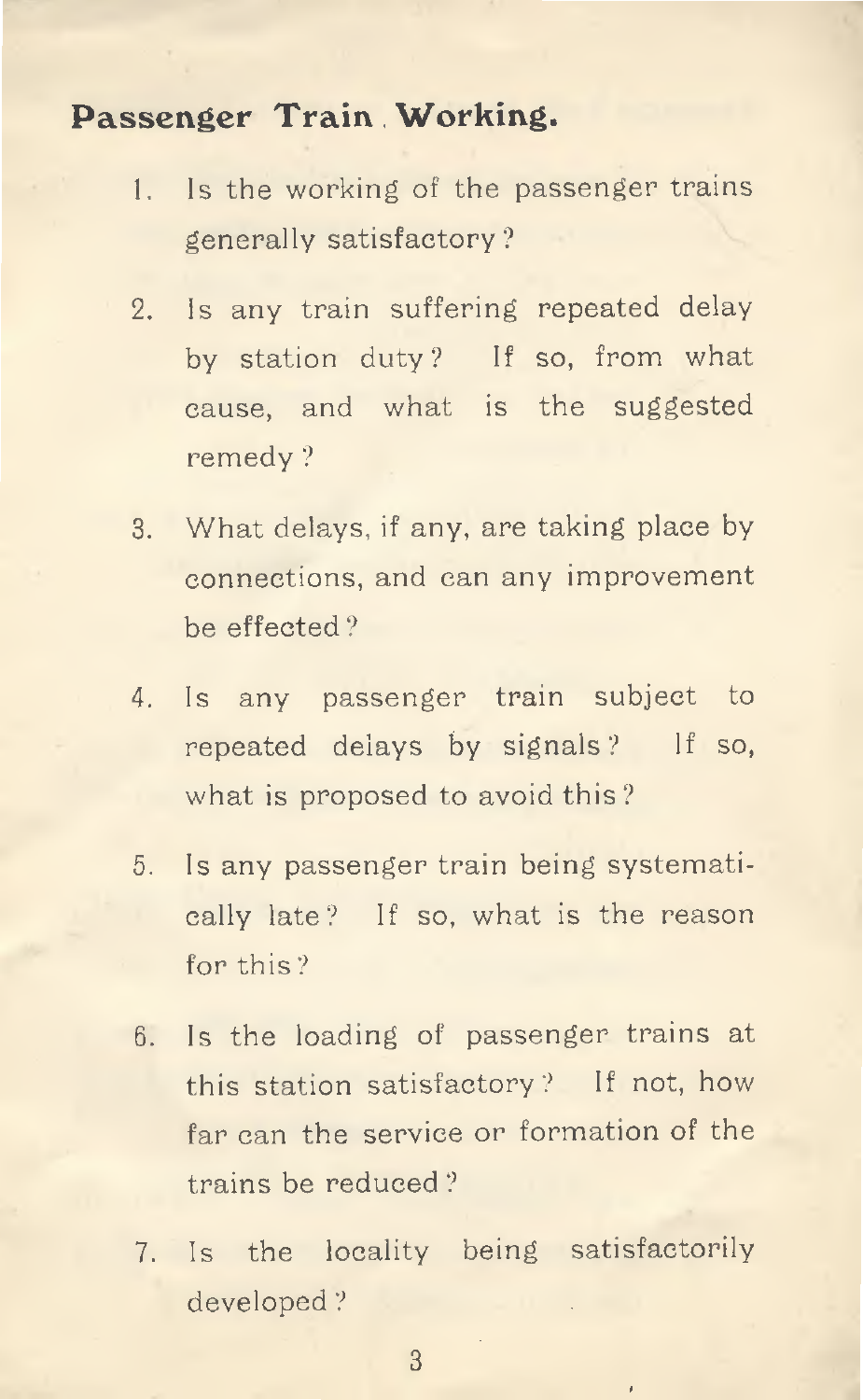Passenger Train Working *—continued.*

- 8. Is any train suffering from insufficient accommodation ? How often and to what extent, and what is required to meet the deficiency ?
- 9. Are any unauthorised persons riding in the break vans ?
- 10. Do the staff run alongside the train with the object of working luggage ?
- 11. Are the staff in attendance to the train on arrival ?
- 12. Do the staff call out the name of the station and the destination of the train clearly ?
- 13. Do the staff perform their duties satisfactorily ?
- 14. Do the guards assist with the closing of the carriage doors after dealing with parcel traffic and luggage ?
- 15. Was passengers' luggage placed in position for immediate loading when the train stopped ?

**4**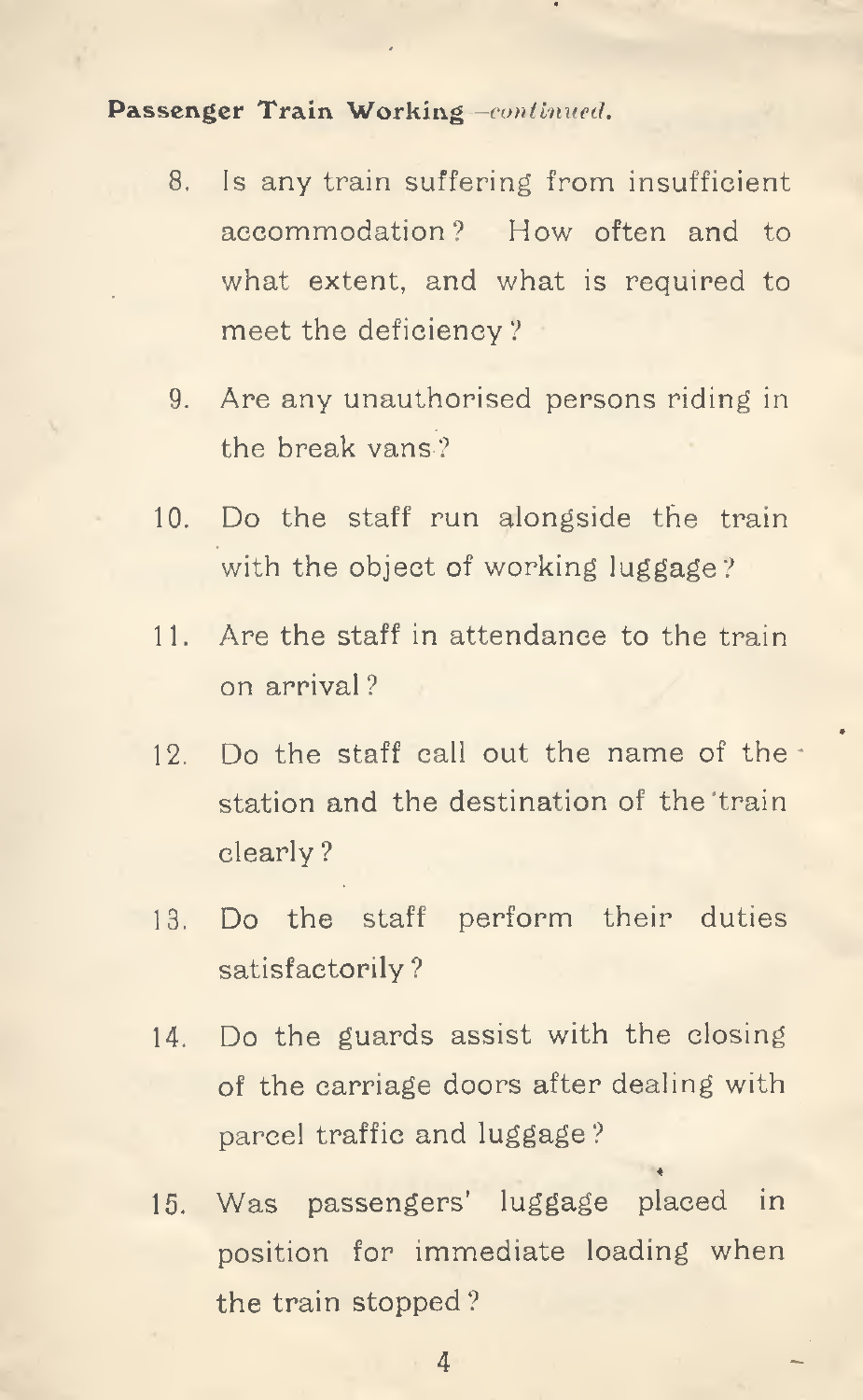#### **Staff.**

- 16. Are the whole of the staff at the station in full uniform, and clean and tidy in appearance ?
- Are their caps being worn in <sup>a</sup> proper manner ? 17.
- 18. Are the uniform waistcoats buttoned? were they open showing other clothing underneath ?
- 19. Are the buttons, &<sup>c</sup>., bright ?
- 20**.** Are the staff at the station satisfactorily carrying out their respective duties ?

#### **Advertising Arrangements.**

21. Are the time table boards utilised to the best advantage, and do the bills exhibited present <sup>a</sup> good appearance ?

#### **Parcels, &<sup>c</sup>., Arrangements.**

22. Are the parcel outstandings in <sup>a</sup> satisfactory condition ?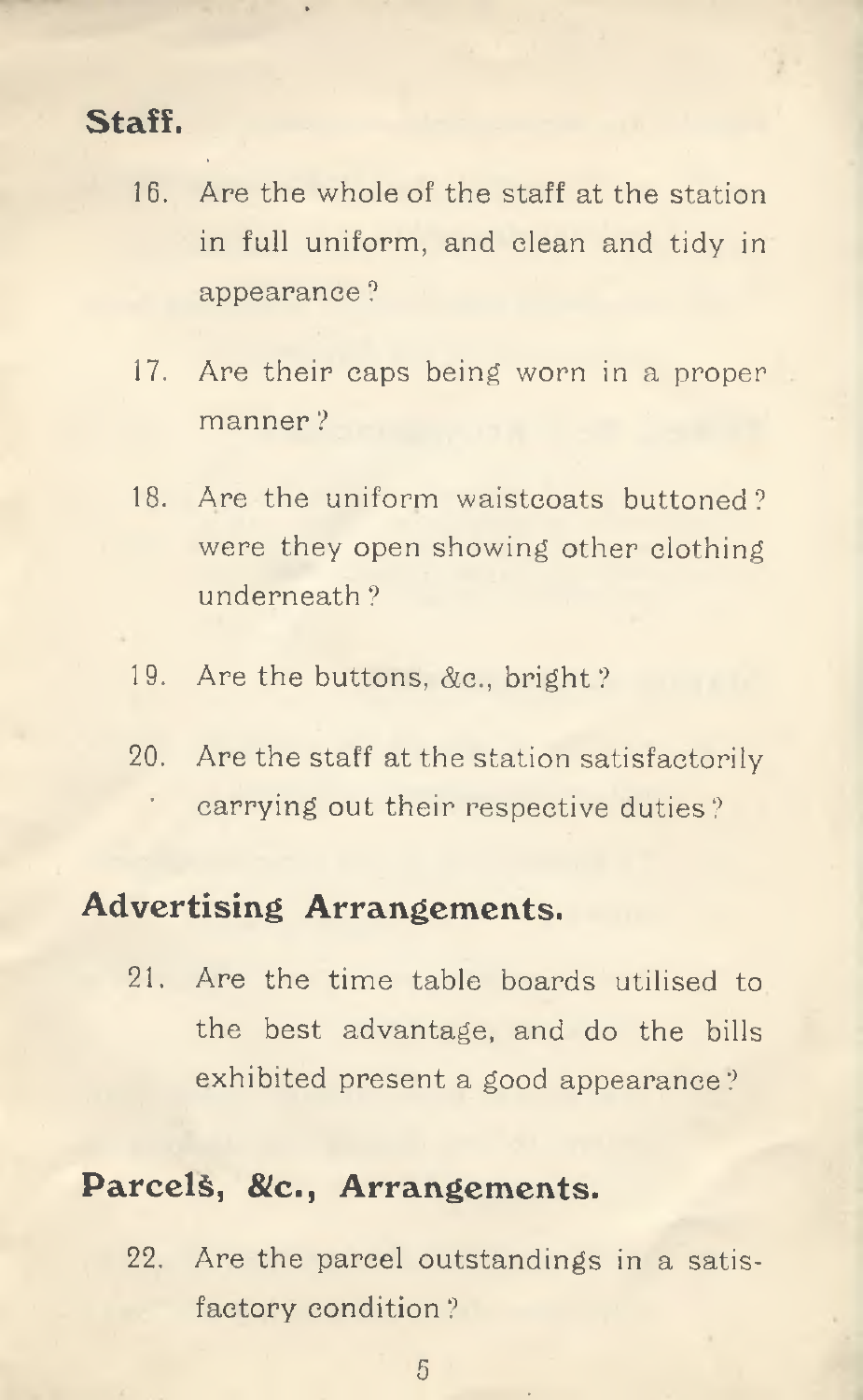#### Parcels, &c., Arrangements—*continued*,

- Is the parcel, &c., traffic being dealt with satisfactorily ? 23.
- 24. Have any new firms or industries been commenced in the district ?

#### **Ticket, &c. , Arrangements.**

25. Are the excess receipt books kept in proper condition, and are the items properly entered ?

#### **Station Arrangements.**

- 26. Are the whole of the platform trucks not in use properly chained ?
- 27. Do the various clocks show the correct time ?
- 28. Are the waiting rooms and offices in a satisfactory condition ?
- 29. Are proper arrangements made with regard to the closing and locking of cash drawers ?
- 30. Is the cash in such a position as not to be in reach from the booking windows ?